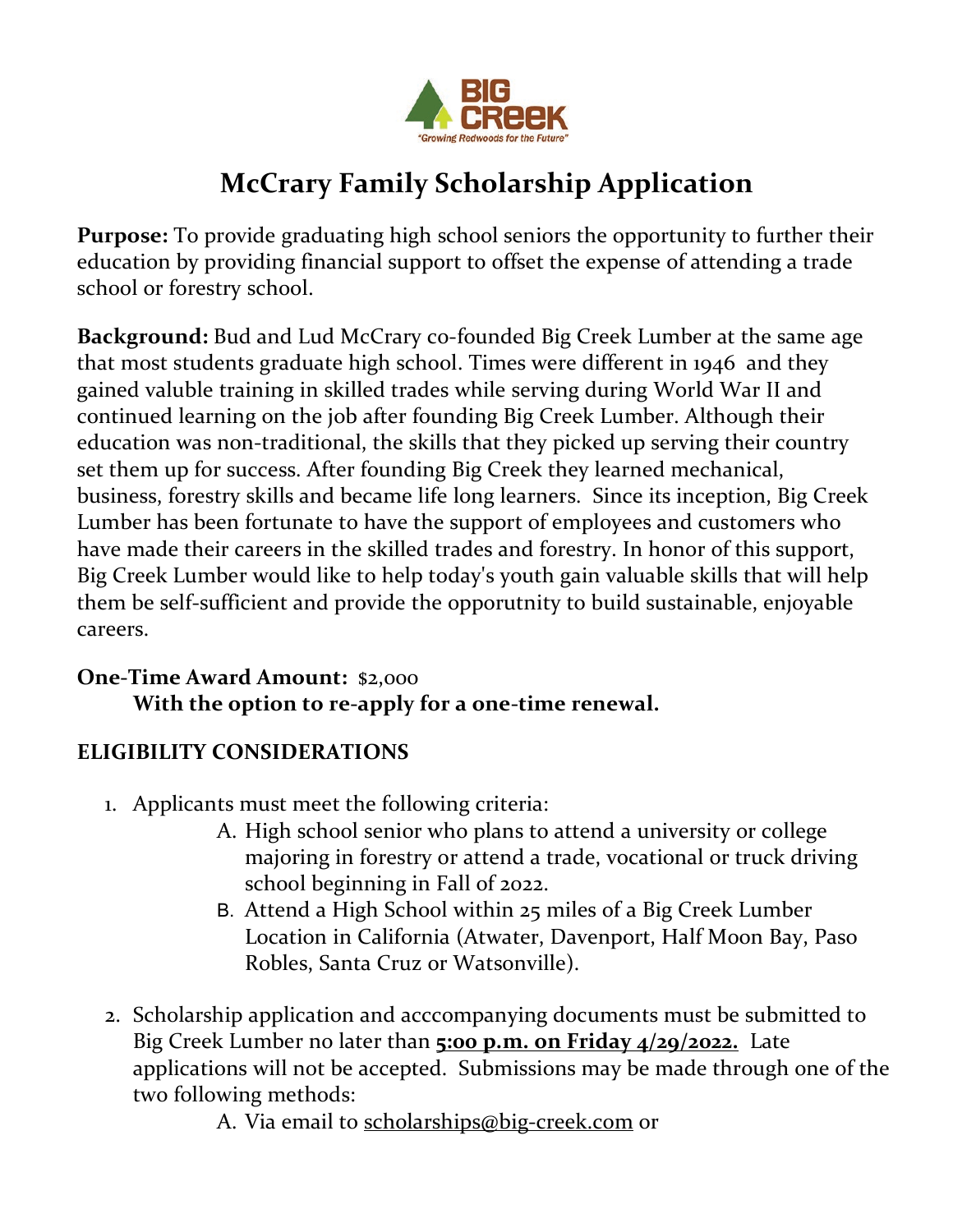B. Via mail to Big Creek Lumber: Big Creek Lumber Attn: McCrary Family Scholarship 3564 Highway 1 Davenport, CA 95017

# **CRITERIA TO RECEIVE THIS SCHOLARSHIP**

- 1. Plan to attend a university, college or trade school in the Fall of 2022 and meet the eligibility considerations (listed above).
- 2. Exhibit a desire to learn and have goals for one's future. Must be available to participate in a Zoom or in-person interview with the McCrary Family Scholarship selection committee.
- 3. Applicants must submit all of the following documents to be considered:
	- A. A completed scholarship application. See attached.
	- B. Answer to the supplemental questions in writing.
	- C. A written letter of recommendation from a teacher, school counselor, or school administrator (cannot be a family member).
	- D. A current school transcript, that shows that they are in good standing with attendance.

#### **Important Note: You must have all the required documents listed above to be considered for the McCrary Family Scholarship. If any item is missing, you will be automatically disqualified.**

#### **Judging Criteria (listed in order of importance)**

- 1. Desire to learn.
- 2. Answers to Written Questions.
- 3. Recommendation from a Teacher, School Counselor or School Adminsitrator.
- 4. Performance in interview.

# **Scholarship winners will...**

- 1. Be announced on the Big Creek Lumber Website and Facebook Page.
- 2. Have a group photo taken with the McCrary family to be submitted for publication in local media outlets and trade publications.
- 3. Submit proof of Fall 2022 enrollment in a trade or forestry school to Big Creek Lumber (scholarships@big-creek.com) no later than Wednesday, 8/17/2022.
- 4. Contact Big Creek Lumber (scholarships@big-creek.com) by Labor Day 2022 to designate how you would like to receive your \$2,000 check (by mail or in person).
- 5. Receive their scholarship check by 9/30/22.